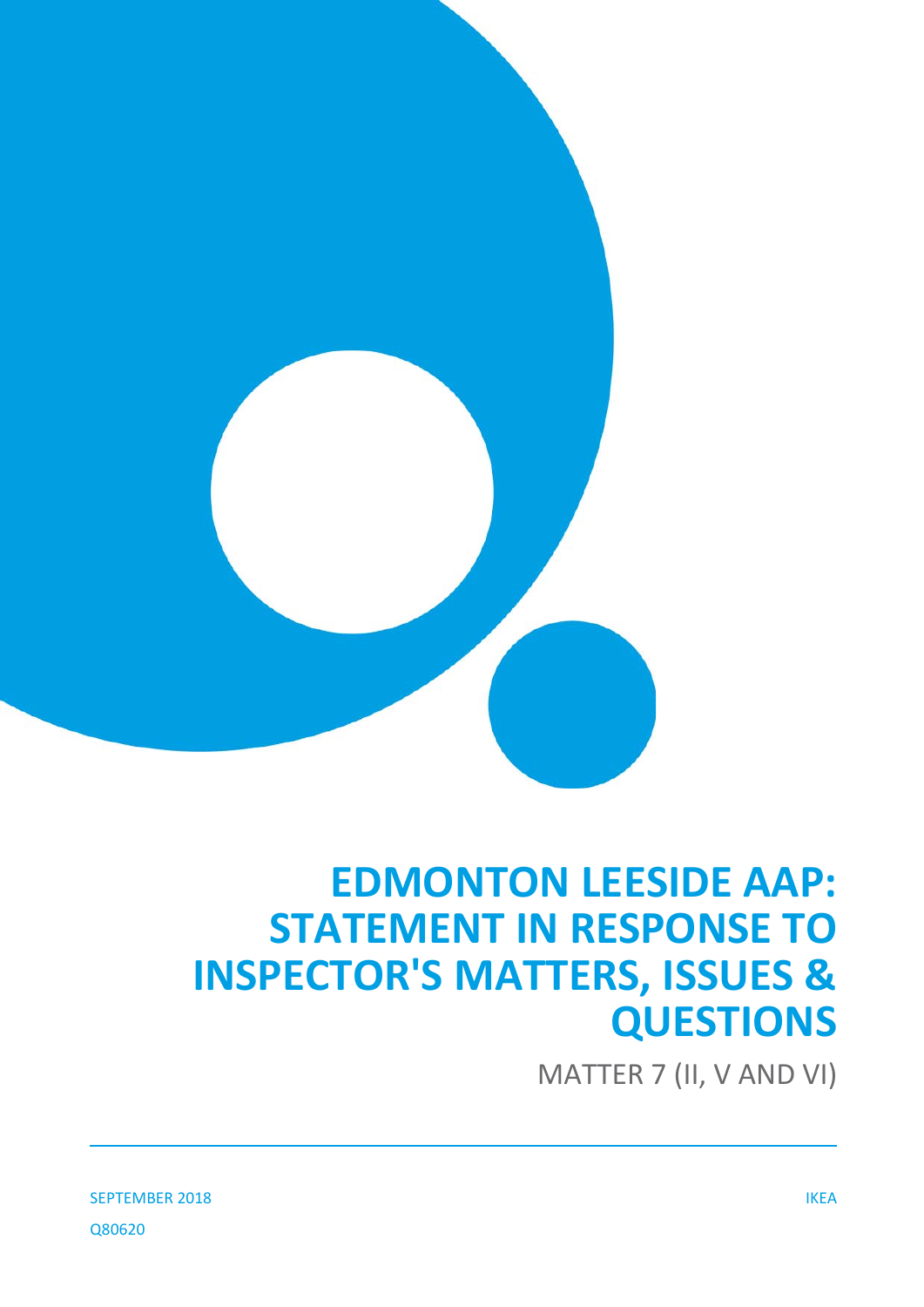### **Contents**

| Introduction                              |  |
|-------------------------------------------|--|
| Matter 7 (ii), (v) and (vi) – Retail Uses |  |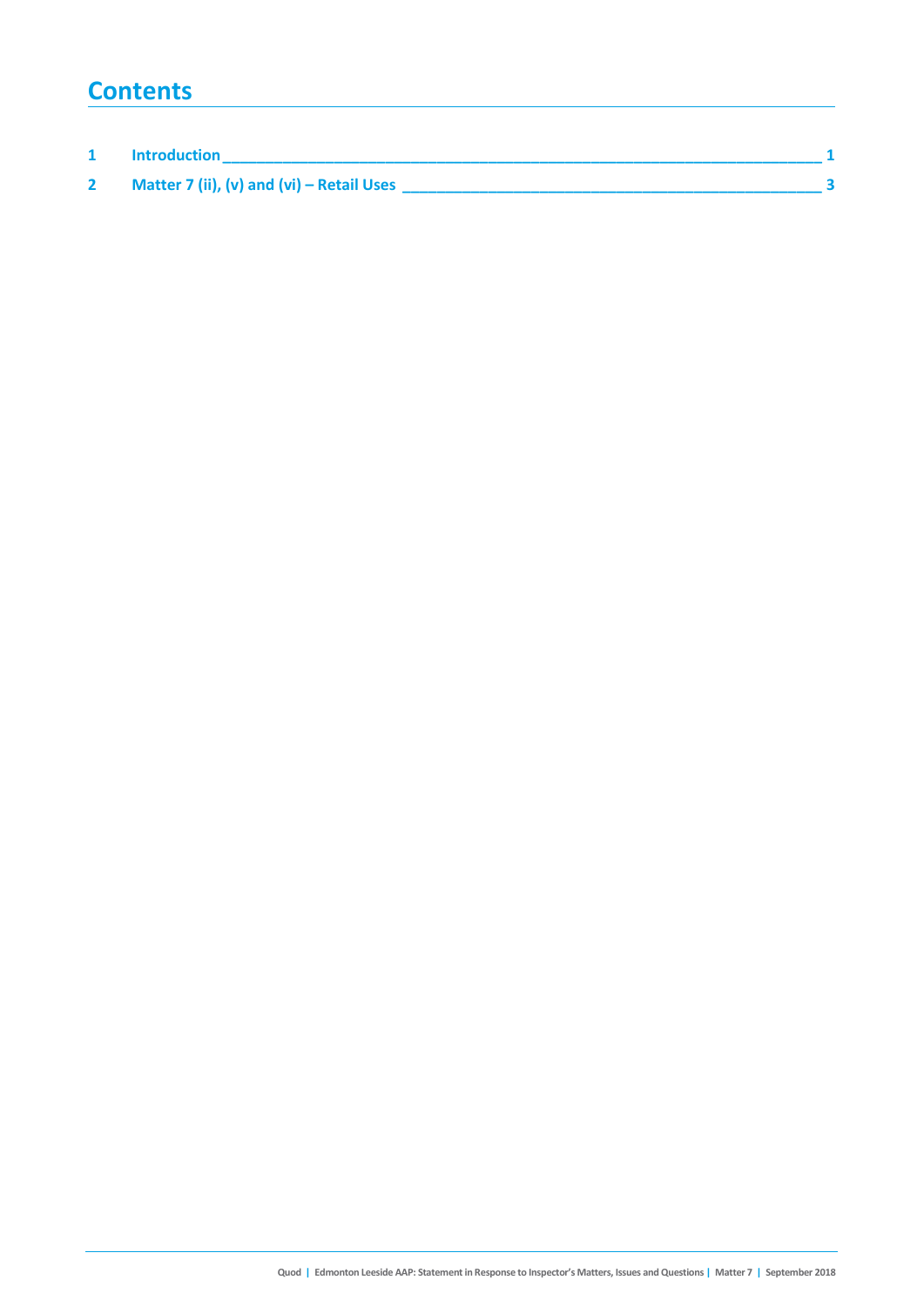## **1 Introduction**

- 1.1 This Statement is submitted further to the representations by IKEA Properties Investments Ltd ("IKEA") to the Edmonton Leeside Proposed Submission Area Action Plan (January 2017) ("AAP") and, prior to those, the Central Leeside Proposed Submission AAP (November 20[1](#page-2-0)4)<sup>1</sup>.
- 1.1 IKEA operates an existing furniture and homeware retail store, herein referred to as "IKEA Tottenham", which lies at the heart of the Meridian Water area. It is a major employer in the area, employing in the region of 600 people directly, of which 80-85% are drawn from the local area/boroughs. It is a long established retail destination, serving north London and beyond.
- 1.2 The store is located to the south of and fronts onto Glover Drive. Customer car parking is provided at surface level, to the north east, and at undercroft level beneath the store. Both car parks are accessed via a service road leading from Glover Drive, which also provides access to a servicing area to the south east of the store. In addition, IKEA owns substantial land to the south, west and east of the store, as shown in the plan at **Figure 1**. The continued visibility and accessibility of the store is key to its successful operation.



#### Figure 1: IKEA Land Ownership Plan

 $\overline{a}$ 

- 1.3 IKEA are supportive of the overarching principle of the regeneration of Meridian Water, and the London Borough of Enfield's ('LBE') growth ambitions for this area. It is however crucial to the future success of the store that IKEA's operational needs are not harmed by the proposals within the AAP. IKEA's representations to date have raised objections to the AAP on two principle grounds:
	- a. The overly prescriptive nature of AAP policies as drafted is likely to inhibit the continued operation, visibility and accessibility of the IKEA store (particularly in relation to the Causeway/Boulevard route and design); and

<span id="page-2-0"></span> $1$  Note: IKEA's representations to date were submitted by their previous planning advisors, Dalton Warner Davies, and that their role has been replaced by Quod who are now appointed as IKEA's planning consultants.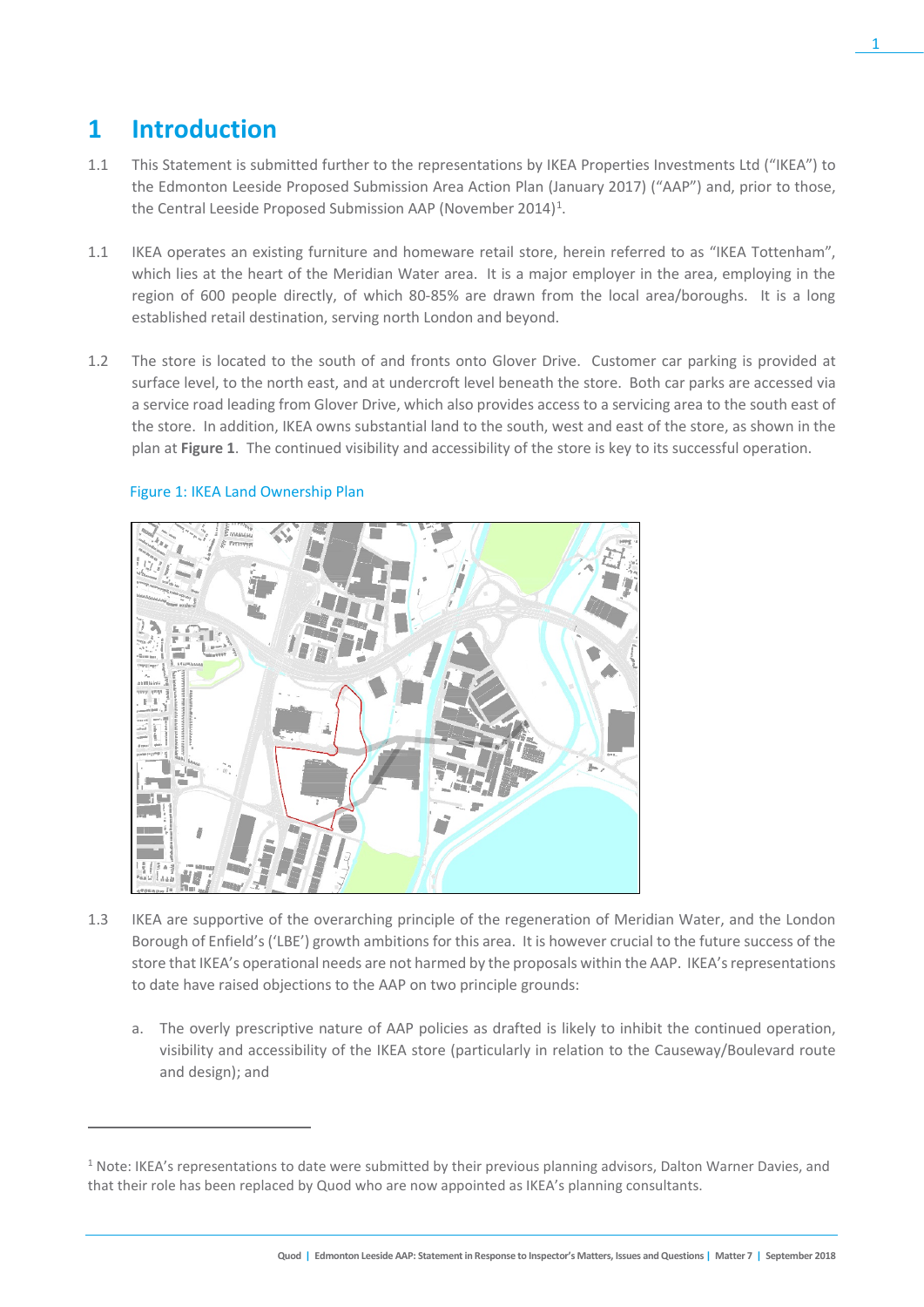- b. The AAP is not underpinned by the requisite transport evidence. There is no evidence to demonstrate that Meridian Water is able to sustainably accommodate the proposed Causeway/Boulevard and overall quantum of development, or indeed that IKEA's operational needs will not be adversely affected. Without this, the AAP is neither fully justified nor effective and cannot provide a sound strategic framework for sustainable development.
- 1.4 As presently framed, the AAP is not sound and IKEA object to Policies EL2, EL3, EL6, EL10, EL11, EL12 and EL13, various supporting paragraphs and figures, and Chapter 14. Over the past four years, throughout the preparation of the AAP, IKEA have sought to engage with officers at LBE to work collaboratively to address their concerns whilst ensuring the sustainable regeneration of Meridian Water. Progress has recently been made and, without prejudice to matter (b) above, IKEA are now working with LBE to enter into a Statement of Common Ground (SOCG) to address their concerns in relation to point (a) through a suite of modifications to the above policies, paragraphs and figures. Whether these modifications are "Minor" or "Main" will be determined by LBE in agreement with the Inspector. Until these modifications are agreed, IKEA maintain their objection.
- 1.5 The lack of transport evidence (matter b) has not however been addressed and remains as a primary concern to IKEA and a fundamental ground for objection. In addition, IKEA also object to the absence of an Infrastructure Delivery Plan (IDP) to demonstrate how the Council plans for the various phases of development to be funded and delivered. These issues are addressed within the Statements submitted on behalf of IKEA in response to Matter 6 (Transport and Movement), 8 (Infrastructure) and 9 (Implementation), which this Statement should be read alongside.
- 1.6 **In summary, this Statement, along with others made on behalf of IKEA, identify that the AAP fails to provide a sound framework for sustainable development, due to fundamental omissions from the evidence base and Plan itself. In order to remedy this, it is critical that further work is undertaken on the transport evidence to underpin the AAP – without this work the AAP cannot be fully justified or effective – and an IDP is provided to demonstrate that the AAP is deliverable, and ultimately sound.**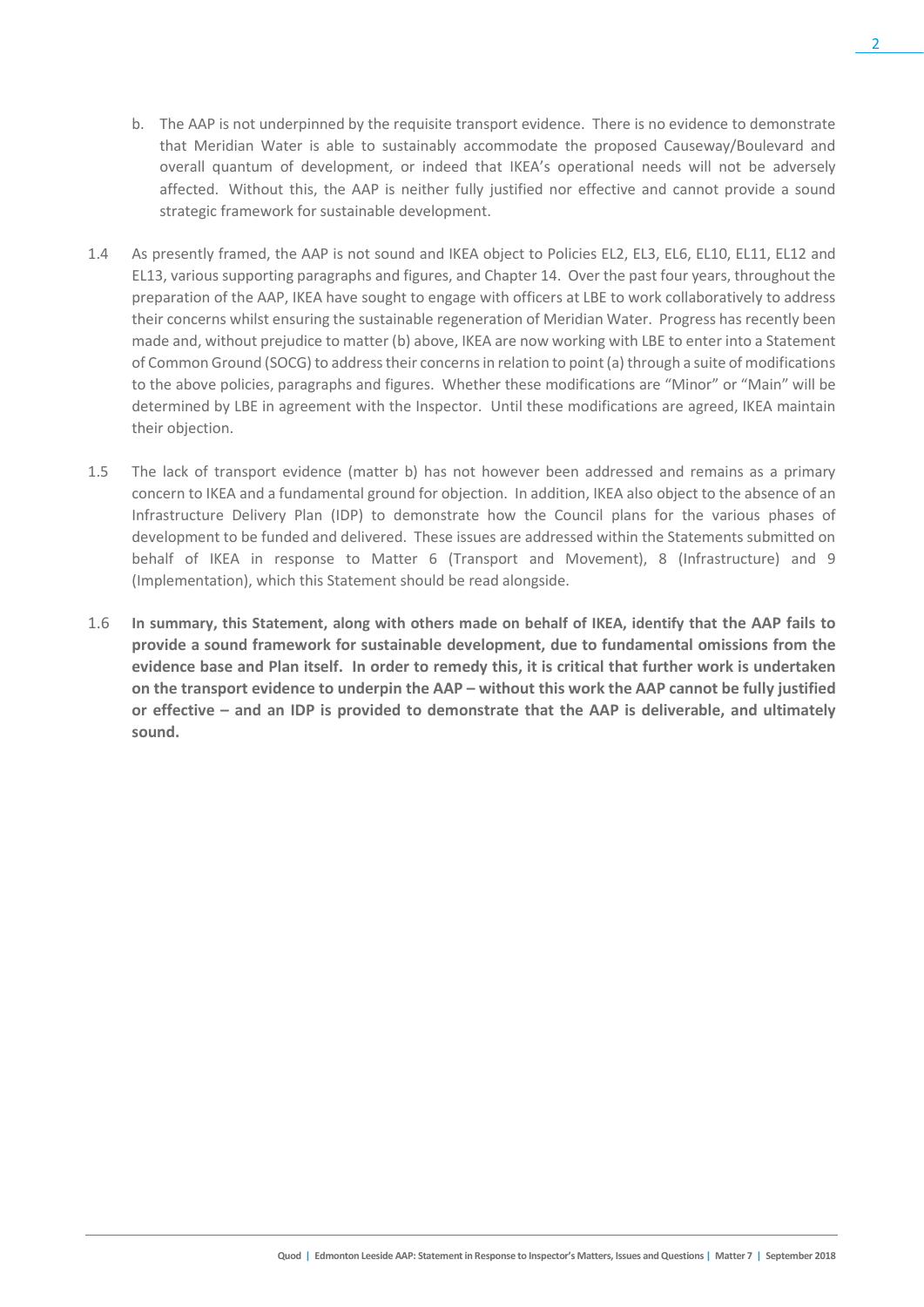## **2 Matter 7 (ii), (v) and (vi) – Retail Uses**

- 2.1 Matter 7 relates to the extent to which the AAP makes appropriate provision for retail uses and provide positive policies which support the vitality and viability of town centres. This Statement specifically responds to the Inspector's questions (ii), (v) and (vi).
- 2.2 IKEA do not propose to appear at the Examination in connection with Matter 7.
- 2.3 The Statement submitted on behalf of IKEA in relation to Matter 6 also addresses, in part, some of the questions raised by the Inspector in relation to Matter 7 and cross reference with this Statement is necessary.

#### *v. How will the plan respond to the business needs of existing retail operators within the Plan area?*

- 2.4 The IKEA store is a major employer and retail destination within Meridian Water. The continued visibility of the store is central to its success, as is the continued accessibility of both of the store car parks by car borne customers, the servicing bay by service/delivery vehicles, and the store itself by customers travelling on foot between the store and the north east car park. Due to the bulky nature of the furniture goods sold, they cannot be easily transported via public transport. It is therefore vital to the future success of the IKEA store that the proposals within the AAP do not undermine the existing car borne access to the store.
- 2.5 As presently framed, the AAP is not sound and IKEA object to Policies EL2, EL3, EL6, EL10, EL11, EL12 and EL13, various supporting paragraphs and figures, and Chapter 14, as the current drafting would adversely affect the above operational needs (see below and Statements in response to Matters 1, 2, 3, 4, 6, 8 and 9 for full details). To help address this, IKEA are working with LBE on a suite of proposed modifications to the AAP via an SOCG. This is to help ensure that the continued visibility, accessibility and operation of the store is not adversely affected and that the future growth of the business is not inhibited. Until these modifications are agreed, IKEA maintain their objection. Whether these modifications are minor or main will be determined by LBE in agreement with the Inspector.
- 2.6 The proposed modifications and SOCG alone are however insufficient to address IKEA's concerns and overcome their objection to the paucity of evidence to demonstrate, in transport terms, that the area is able to sustainably accommodate the 10,000 homes and 6,000 jobs proposed (Policies EL1 and EL2) or the Causeway/Boulevard (Policy EL6).
- 2.7 Presently, it is not possible to determine if the AAP adequately responds to the business needs of IKEA. Moreover, the major omission of appropriate transport analysis means that the AAP cannot provide an effective strategic framework for sustainable development, and is unsound.
- 2.8 Further details in regard to these issues are set out within the Statements submitted on behalf of IKEA in response to Matters 1 (Legal Compliance), 3 (Housing) and 6 (Transport and Movement).

#### *vi. Would the wording proposed in policies EL3 and EL4 be an effective means of achieving the aims and objectives of the Plan?*

2.9 IKEA are working with LBE to agree modifications to the wording of Policy EL3 via an SOCG. As presently framed it is not sound, and IKEA object to the first bullet of the Policy, which sets out that A-class uses will be permitted fronting onto the Causeway.